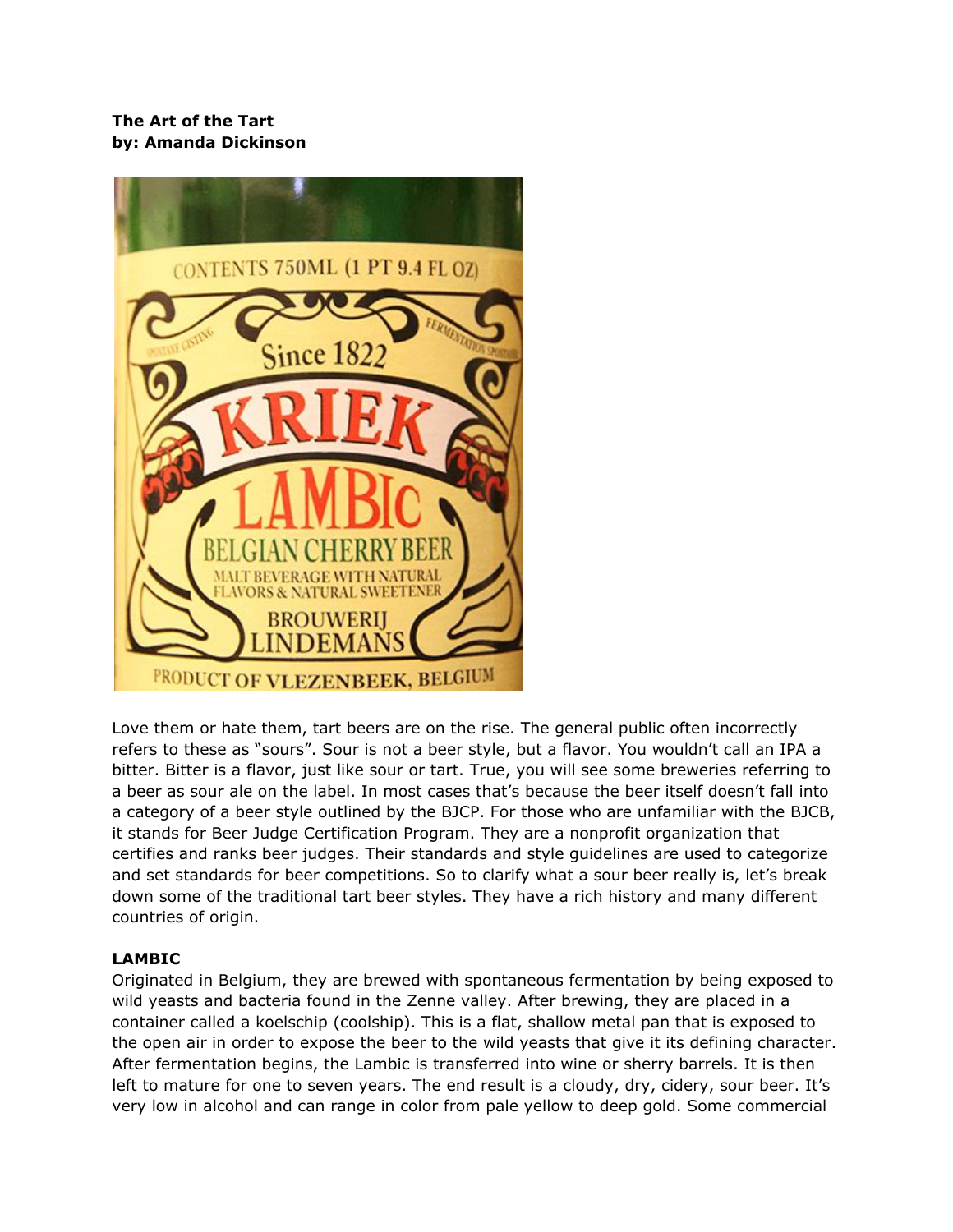examples are Cantillon Iris, Timmerman's Lambic, and Mikkeller Tenderloin Spontanale.

## **KRIEK**

This is a style of Lambic made by fermenting with sour cherries. The cherries are left in for several months, causing refermentation from the additional sugars in the fruit. Some brewers make Kriek based on Oud Bruin instead of Lambic. Framboise (raspberry), Cassis (black currant), and Peche (peach) are also made in this fashion. Commercial examples are, Hanssen's Artisanal Oude Kriek, Lindeman's Cassis, and Boon Frambois.

### **GUEUZE**

Also from Belgium, Gueuze is a type of beer that is made by blending young and old Lambics, and then bottled for secondary fermentation. It is dry and highly carbonated, much like champagne. A true Gueuze should be very tart. Examples of this style are Cantillon Gueuze, Lindeman's Gueuze Cuvee Rene, and Hanssen's Artisanal Oude Gueuze.

### **GOSE**

Gose originated in Goslar, Germany. Flavors of this beer include lemon like tartness, herbal notes, and saltiness. This unfiltered wheat beer is cloudy, yellow, and crisp. Brewing of this beer started as early as the 16th century, but World War 2 brought about a disappearance of this style. It was revitalized and has been gaining lots of interest over the years. A few to check out are, Westbrook Brewing Company Gose, Sierra Nevada Otra Vez, and Prairie Artisan Ales Prairie Flair.

### **BERLINER WEISSE**

Originally made in Northern Germany and traditionally served in a bowl shaped glass with the addition of flavored syrups to balance the tartness. Raspberry and Woodruff are the most common syrups used. It was called "Champagne of the north" by Napoleon during his Berlin occupation of Berlin in 1809. This was in reference to the beer being lively and of elegant flavor. Good examples of this style include Destihl Brewing Counter Clockweisse, Evil Twin Nomader Weiss, and Off Color Brewing Fierce.

#### **OUD BRUIN**

I mentioned this one in the Lambic category. Now let's take a look to what it is. It is also known as Flanders Brown. This style is aged for many months, blended with younger batches, and achieves natural carbonation in the bottle. The extended aging allows for leftover yeast and bacteria to go to work, producing a sour flavor. It has a medium body, reddish-brown in color, no hop bitterness, and a delicate, malty flavor. Ones to try are, Petrus Oud Bruin, New Belgium La Folie, and Brewery Ommegang Rosetta.

#### **FLANDERS RED**

This style originated in West Flanders, Belgium. It is aged for long periods of time in oak barrels. Like Oud Bruin, it is often blended with a younger batch before bottling. The style of Flanders Red contains intense plum, prune, and raisin flavors. Most people find it very complex, like a red wine. Some of my favorites are, Rodenbach Grand Cru, Destihl Flanders Red, and Brouwerij Verhaeghe Duchesse De Bourgogne.

#### **AMERICAN WILD ALE**